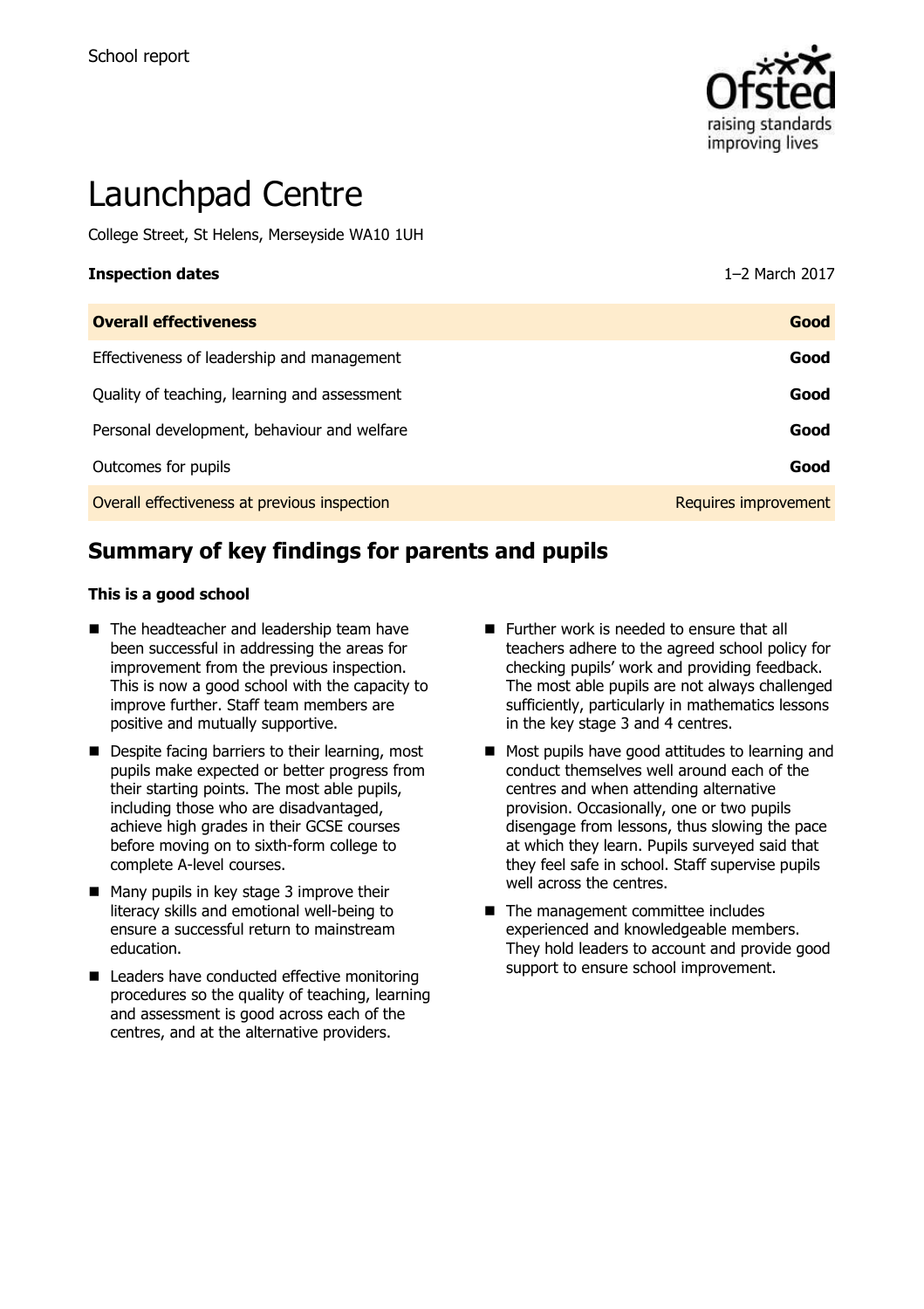

# **Full report**

## **What does the school need to do to improve further?**

- Improve the quality of teaching, learning and assessment further so that pupils achieve their full potential, by:
	- ensuring that teachers plan with greater effect to meet the needs of the most able pupils, especially in mathematics
	- ensuring that teaching and support staff plan with greater effect to meet the needs of the few pupils who absent themselves from lessons without permission
	- ensuring that all teachers adhere to the agreed school policy for marking and feedback when checking pupils' work.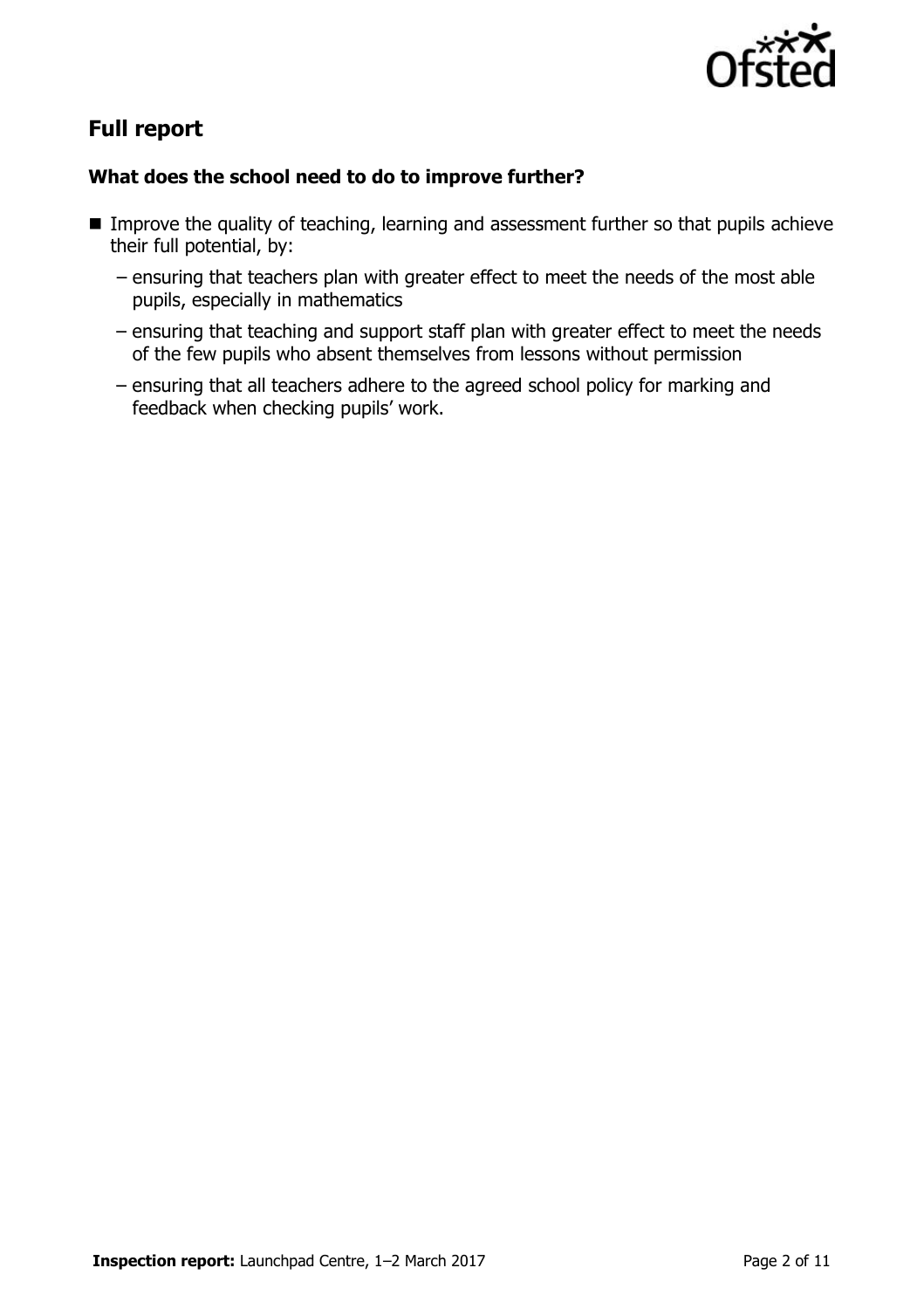

# **Inspection judgements**

#### **Effectiveness of leadership and management Good**

- As a result of the headteacher's drive, persistence and strong organisational and staff management skills, the areas for improvement from the previous inspection have been addressed sufficiently well for the school to become good. There is high staff morale and good capacity for the school to improve further.
- The headteacher has established strong systems, policies and procedures across each of the centres and in the coordination of alternative provision. There is now a consistency in the way heads of centres and of alternative provision address school improvement planning and then follow up agreed actions to achieve positive outcomes. The local authority is supporting the management committee to now formalise the roles and responsibilities of this leadership team.
- Across each of the centres and in two of the alternative provider settings an inspector visited, a calm atmosphere prevails because staff expect pupils to focus on learning. Pupils respond positively to these expectations. There are occasions, especially if one of the centres has recently taken in new referrals, when pupils occasionally disengage from learning and absent themselves from lessons.
- Teachers are held to account by leaders and the management committee through good appraisal and capability procedures. Leaders conduct lesson observations and check pupils' workbooks to ensure that teachers use assessment information appropriately to plan their lessons. As a result, the quality of teaching, learning and assessment has improved since the previous inspection, leading to positive learning outcomes. The pupil premium funding is used well to enable staff to accurately assess disadvantaged pupils who require additional support or challenge in literacy, including those disadvantaged pupils who are the most able. Additional special educational needs funding has been used to improve outcomes in reading and writing for less-able pupils. There is still work to be done to ensure that all teachers consistently follow the school's agreed policy for marking and feedback. Occasionally, the most able pupils do not receive work that is sufficiently challenging, for example in mathematics in the key stage 3 and key stage 4 centres.
- School leaders ensure that improvement planning enables teaching and support staff to access appropriate professional development to enhance the work they do in lessons. Heads of each centre keep records of any training completed when they report to the management committee about the impact of continuing professional development on school improvement. Teachers have recently benefited professionally from involvement in developing the school's procedures for assessing pupils on entry to the school, through a piloting exercise in one of the centres.
- The curriculum across all of the centres is broad, balanced and enriching. Pupils benefit from lessons in a range of subjects, many of which lead to external accreditation. Personal, social, health and citizenship education (PSHCE) enables pupils to discuss issues relating to sex and relationships or drugs and alcohol issues. Out-of-school activities provide enrichment, for example, when pupils attend residential trips or themed events, such as a Macmillan's Cancer Support coffee morning. Such events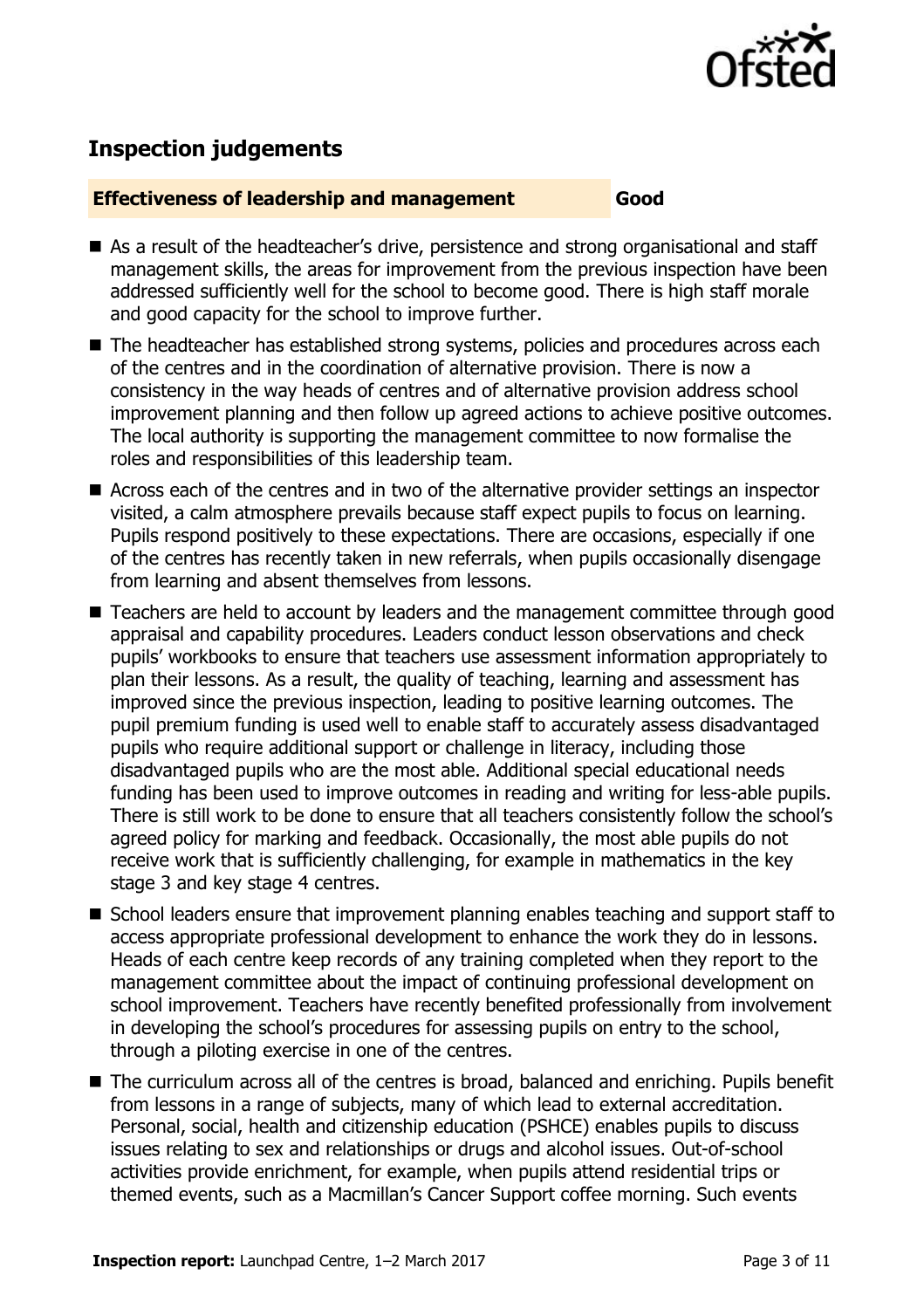

contribute well to pupils' spiritual, moral, social and cultural development, including the promotion of the British values of democracy, the rule of law, tolerance and respect.

- Partnerships established with the local authority's secondary mainstream headteachers are a strength of the school's work. There are panel meetings held on an agreed basis to enable admissions of pupils to the Launchpad Centre or, indeed, to enable a return for pupils to a mainstream setting.
- Partnership working with parents is good. They value the work of the school and its impact on their children's learning and emotional well-being.

## **Governance of the school**

- Governance is good because:
	- The management committee is well informed about the school's work through detailed and evaluative reports from the headteacher and heads of centre and alternative provision.
	- Governors have overseen the action plan that arose from the previous inspection with good effect.
	- The management committee has representation from local primary and, in particular, secondary mainstream school headteachers and deputy headteachers, so that it is well informed about place funding for the school. The committee manages the school's funds, including those for special educational needs to support school improvement actions and the effective use of pupil premium funding in support of disadvantaged pupils. Governors know that these pupils are making progress that is similar to, and sometimes better than, that of their peers from their starting points.
	- Governors hold teachers and the headteacher to account. They back leaders if there is a need to support teachers through capability procedures or further professional development.

## **Safeguarding**

- The arrangements for safeguarding are effective.
- Safeguarding arrangements are good across each of the centres and in the alternative provider settings. Leaders ensure that there is close monitoring of pupils' attendance, behaviour, safety and learning. Alternative providers ensure that there is daily feedback, for example on attendance, to learning mentors who are deployed well to follow up any concerns.
- Governors and staff have received updated training, including in safeguarding, safer recruitment, the 'Prevent' duty and Channel training (to address any concerns that pupils might be in danger of radicalisation). There is a named governor for safeguarding.
- There is a range of risk assessments, for example, when pupils go off site or when they attend alternative provision.
- **Pupils take responsibility for their own safety and that of others across each of the** centres and when attending alternative provision.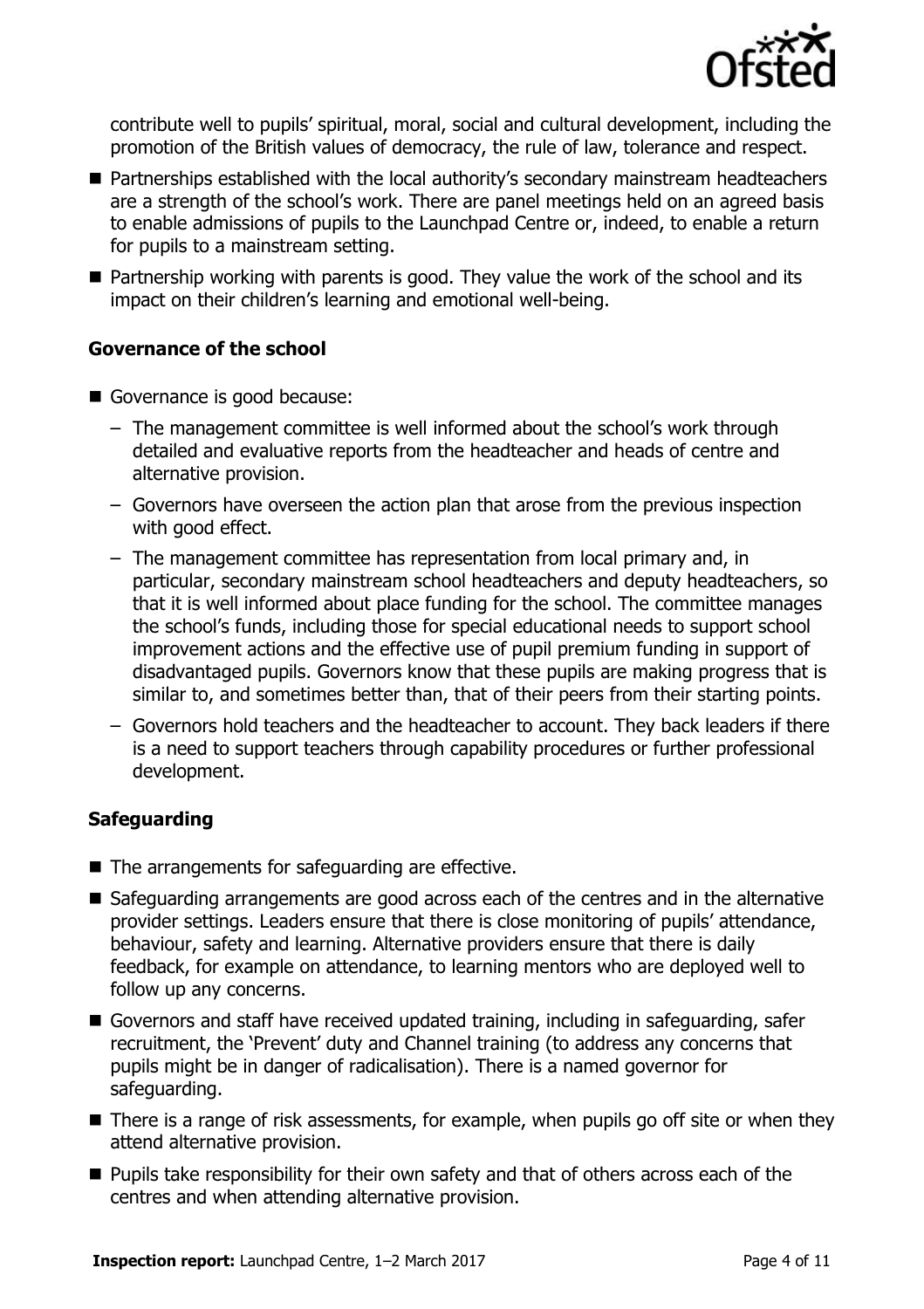

 $\blacksquare$  The single central record meets requirements.

## **Quality of teaching, learning and assessment Good**

- $\blacksquare$  The quality of teaching, learning and assessment is good, due to the consistent approaches taken by leaders to monitor the work of teachers and support staff in lessons. Information is used to inform further professional development or resultant staff meetings.
- Classrooms, including those in alternative provision, are warm, welcoming and contain displays of pupils' work, which is clearly valued. Teachers, alternative providers and support staff work collaboratively to ensure that pupils' individual needs are met. Assessment information acquired about pupils' attainment in literacy and numeracy, and about their emotional well-being, when pupils first enter the school, is used well to inform plans for teaching and support. These strengths ensure that new arrivals are given suitable work, which encourages them to have good attitudes to learning.
- Teachers encourage pupils to develop confidence in their reading, writing and mathematical skills across different subjects, for example in science and personal, health and social education. Good interventions are provided by support staff to encourage pupils to practise and improve their reading and comprehension skills. Consequently, they become more confident learning in other lessons.
- Most teachers make good use of the school's agreed marking and feedback policy so that pupils know what they have achieved and what next steps are needed for them to improve. Pupils are encouraged to provide written responses about their work. There is still some inconsistency in terms of staff's use and application of the agreed policy in the key stage 3 and 4 centres.
- Teachers demonstrate good subject knowledge when using explanations and follow-up questioning to engage pupils in their learning. Teachers often challenge the most able pupils to achieve at higher levels, for example when studying biomass and the food chain in science or when analysing and discussing pieces of text from set books. Occasionally, this level of challenge for the most able is not evident in the key stage 3 and 4 centres, for example when pupils are asked to complete similar tasks to their peers without having the chance to extend their problem-solving or reasoning skills in mathematics.
- Most-able pupils have opportunities to access additional lessons, for example in science. They can opt to study additional courses or units of work. Less-able pupils receive strong support so that they develop their skills in reading and mathematics.
- Older pupils engage with interest in motor mechanics or food technology sessions because alternative providers are knowledgeable and enthusiastic about their areas of expertise. Pupils value the chance to complete units of work which enable them to keep track of their progress.
- Teachers and support staff promote the spiritual, moral, social and cultural development of pupils well through the curriculum and additional activities, such as music or boxing. Sex education is sensitively and skilfully taught so that pupils contribute well to lessons and demonstrate a good insight into related issues.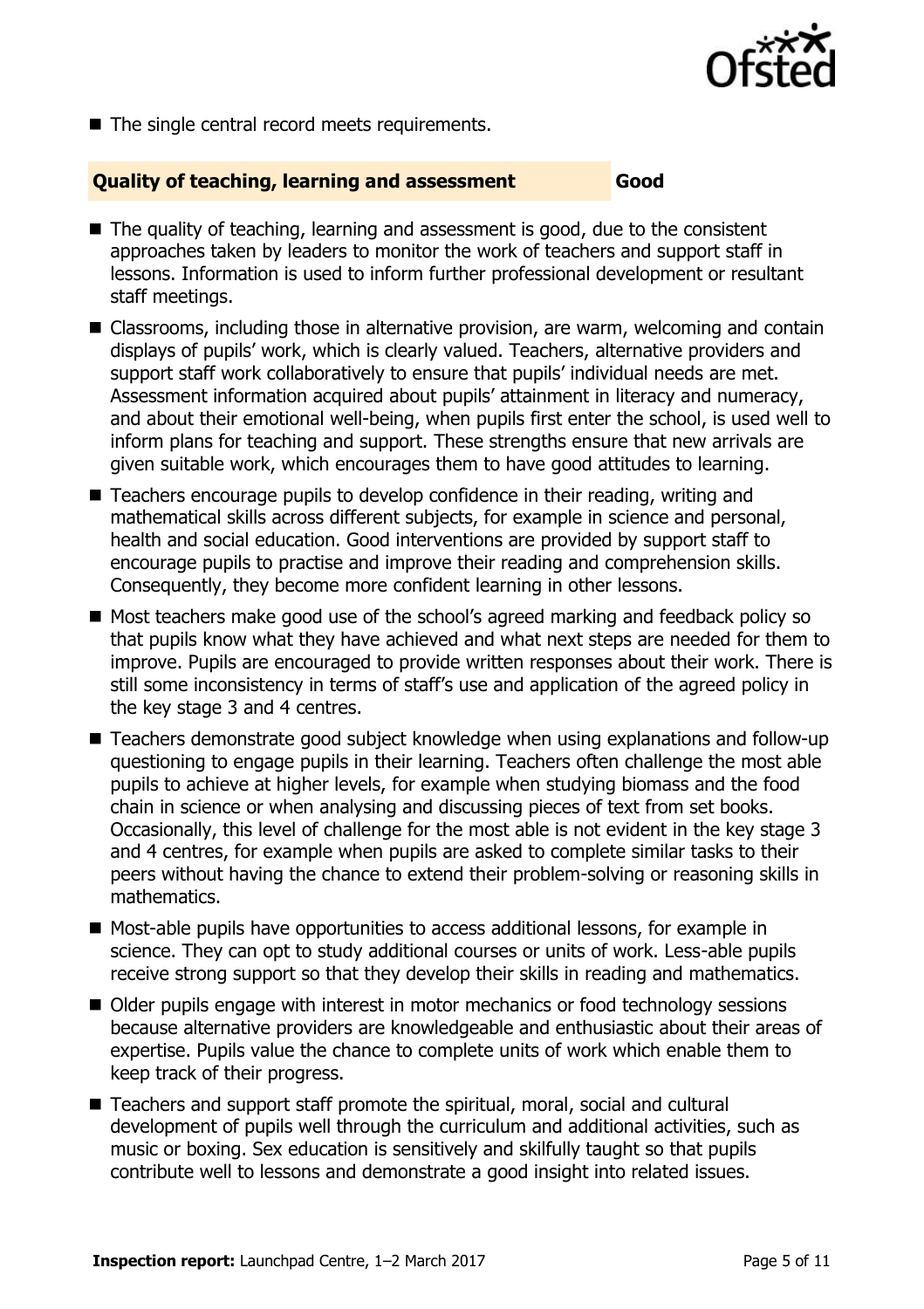

#### **Personal development, behaviour and welfare Good**

#### **Personal development and welfare**

- The school's work to promote pupils' personal development and welfare is good.
- **Pupils surveyed said that they value the support they receive from staff as soon as** they arrive at the school. Pupils' attitudes in lessons and their engagement in work are good because they appreciate the small classes and attention they receive. They said that they begin to attempt new work with greater confidence.
- **Pupils' personal, social and behavioural needs are assessed on entry to the school. As a** result, staff develop profiles which enable them to set personal targets for pupils. Pupils surveyed stated that they benefit from their time in school in terms of their emotional well-being.
- Staff are sensitive to the physical and health needs of pupils and ensure that they can learn about how to keep themselves safe via lessons on sex and relationships, drugs and alcohol abuse and internet safety. Lessons in physical education and outdoor pursuits experiences enhance pupils' physical well-being.
- The vast majority of pupils surveyed stated that there is little or no bullying and that they feel safe in school and when attending alternative provision. They stated that they know how to keep safe on the internet. Pupils showed great sensitivity when discussing lesbian, gay, bisexual and transgender (LGBT) issues.

## **Behaviour**

- The behaviour of pupils is good.
- **Pupils' behaviour in and out of class is good. They take responsibility for their actions** and care for their surroundings. This applies in each of the centres and when pupils attend alternative provision. Occasionally, new pupils take a little time in settling to learning because they absent themselves from lessons. As a result, for a while they do not make the same progress from their starting points as their peers.
- **Pupils' attendance has often been very low in their predecessor schools. Most pupils** improve their attendance dramatically following admission to the school. There have been slight improvements in overall attendance since the previous inspection, due to the positive impact of interventions by learning mentors in partnership with the education welfare service and parents.
- School and alternative provision records indicate that fixed-term exclusions have reduced since the previous inspection and that incidents in school and alternative provision have also reduced.

#### **Outcomes for pupils Good**

 $\blacksquare$  Most pupils who arrive at each of the centres have attainment that is lower than expected for their age in English, mathematics and other subjects. However, most pupils who come into the key stage 3 centre improve their reading and comprehension scores and develop sufficient confidence to make a successful return to a mainstream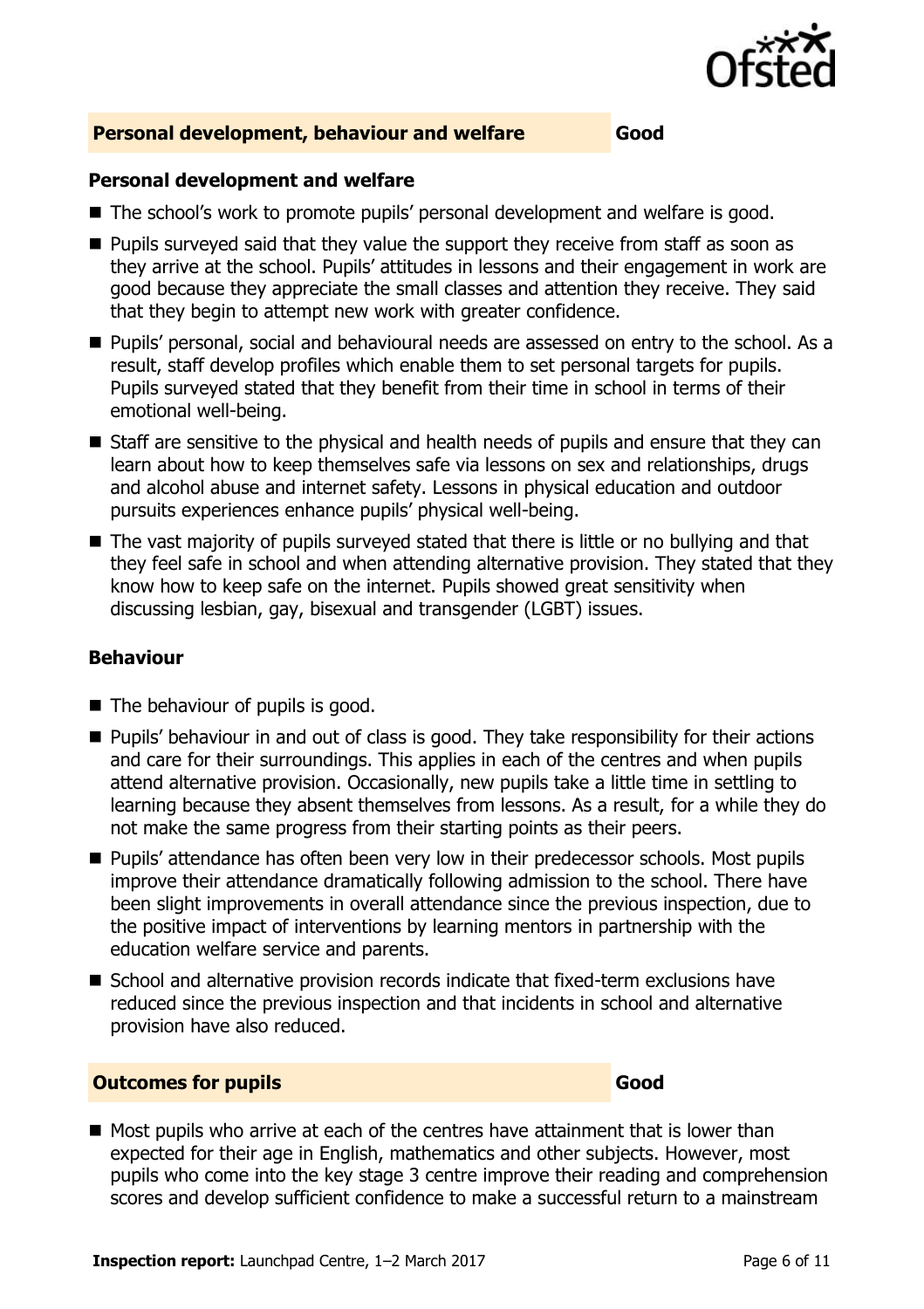

school.

- $\blacksquare$  Most pupils across the centres, including those who are disadvantaged, make expected or better than expected progress from their starting points in English and mathematics, particularly in English. The same applies to pupils' progress in science, information communication technology (ICT) and other subjects in which there is accreditation, for example in vocational subjects, such as food technology or motor mechanics. The standard of pupils' art work is exceptional, especially in the Tuition Centre and in the key stage 4 centre.
- Most pupils leaving at the end of Year 11 go on to further education, employment or training, many to sixth-form college. They receive strong careers education, guidance and support from an external adviser, as well as through careers education lessons. All pupils who have been attending alternative provision leave with at least one recognised external qualification. Pupils attending alternative provision have the opportunity, through sensitive guidance and support, to access successfully a very wide range of accreditation, which reflects well upon the school's equal opportunities policy. One or two pupils overcome immense barriers to their learning and attendance to serve successful apprenticeships.
- The most able pupils, including those who are disadvantaged, achieve five or more GCSEs at grades A\* to C, including in English and mathematics.
- Less-able pupils respond well to support provided to achieve Assessment and Qualifications Alliance (AQA) units in mathematics or to improve their reading accuracy and comprehension scores. Some pupils who arrive as non-readers develop their reading fluency and self-confidence, due to the good quality of support they receive.
- **Pupils develop their reading, writing and mathematical skills in other subjects,** especially in science, mathematics and PSHCE lessons. Pupils are encouraged to read widely and to develop their confidence to read aloud and take turns in lessons.
- Disadvantaged pupils often make better than expected progress from their starting points. The disadvantaged most-able pupils do not always have the opportunity to extend their reasoning skills in mathematics to achieve at even higher levels. Their mathematics learning targets are not as challenging as they could be.
- $\blacksquare$  It is not possible to compare the overall progress made by pupils at the school against national figures because of variations in pupil numbers and their ability levels throughout any given year.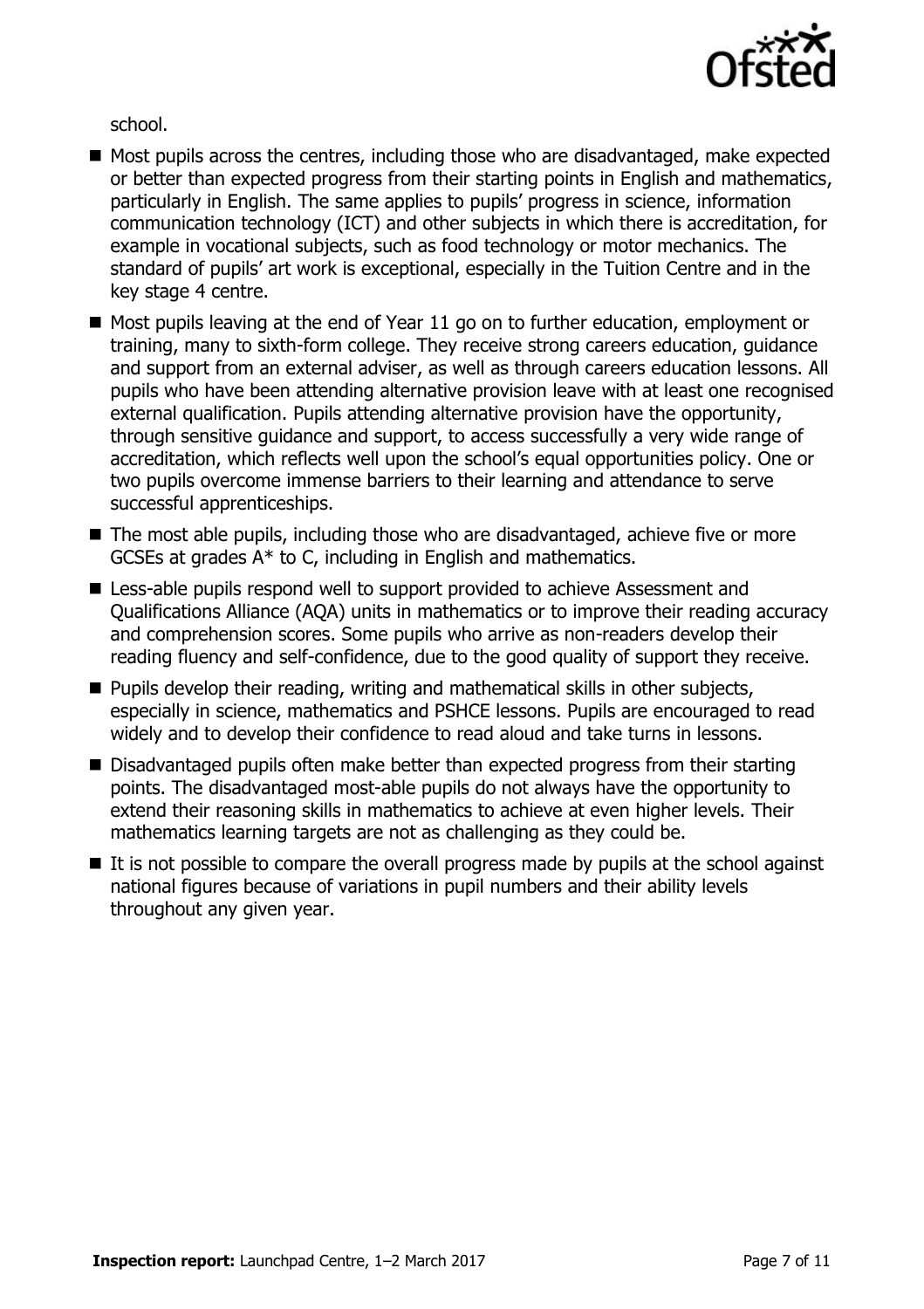

# **School details**

| Unique reference number | 132033     |
|-------------------------|------------|
| Local authority         | St. Helens |
| Inspection number       | 10024119   |

This inspection of the school was carried out under section 5 of the Education Act 2005.

| Type of school                      | Pupil referral unit                              |
|-------------------------------------|--------------------------------------------------|
| School category                     | Pupil referral unit                              |
| Age range of pupils                 | 11 to 16                                         |
| Gender of pupils                    | Mixed                                            |
| Number of pupils on the school roll | 128                                              |
| Appropriate authority               | Local authority                                  |
| Chair                               | <b>Councillor Jeanette Banks</b>                 |
| <b>Headteacher</b>                  | Mrs Denise Clayton                               |
| Telephone number                    | 01744 673351                                     |
| Website                             | paceandlaunchpad.sthelens.gov.uk/governa<br>nce/ |
| <b>Email address</b>                | deniseclayton@sthelens.gov.uk                    |
| Date of previous inspection         | 3-4 February 2015                                |

## **Information about this school**

- The school meets requirements on the publication of specified information on its website.
- The Launchpad Centre is part of St Helens local authority's alternative provision service.
- The school operates from three sites, the key stage 3 pupil referral unit (PRU), the key stage 4 PRU and the Tuition Centre, which relocated to the Beacon Building after the previous inspection.
- The pupils who attend the PRU centres are at risk of permanent exclusion and have a range of learning and behavioural needs, including attendance difficulties.
- The school directly commissions five alternative providers, these being: Aspire, Building Futures, Instant Training (construction), Instant Training (hair and beauty) and MPH Training.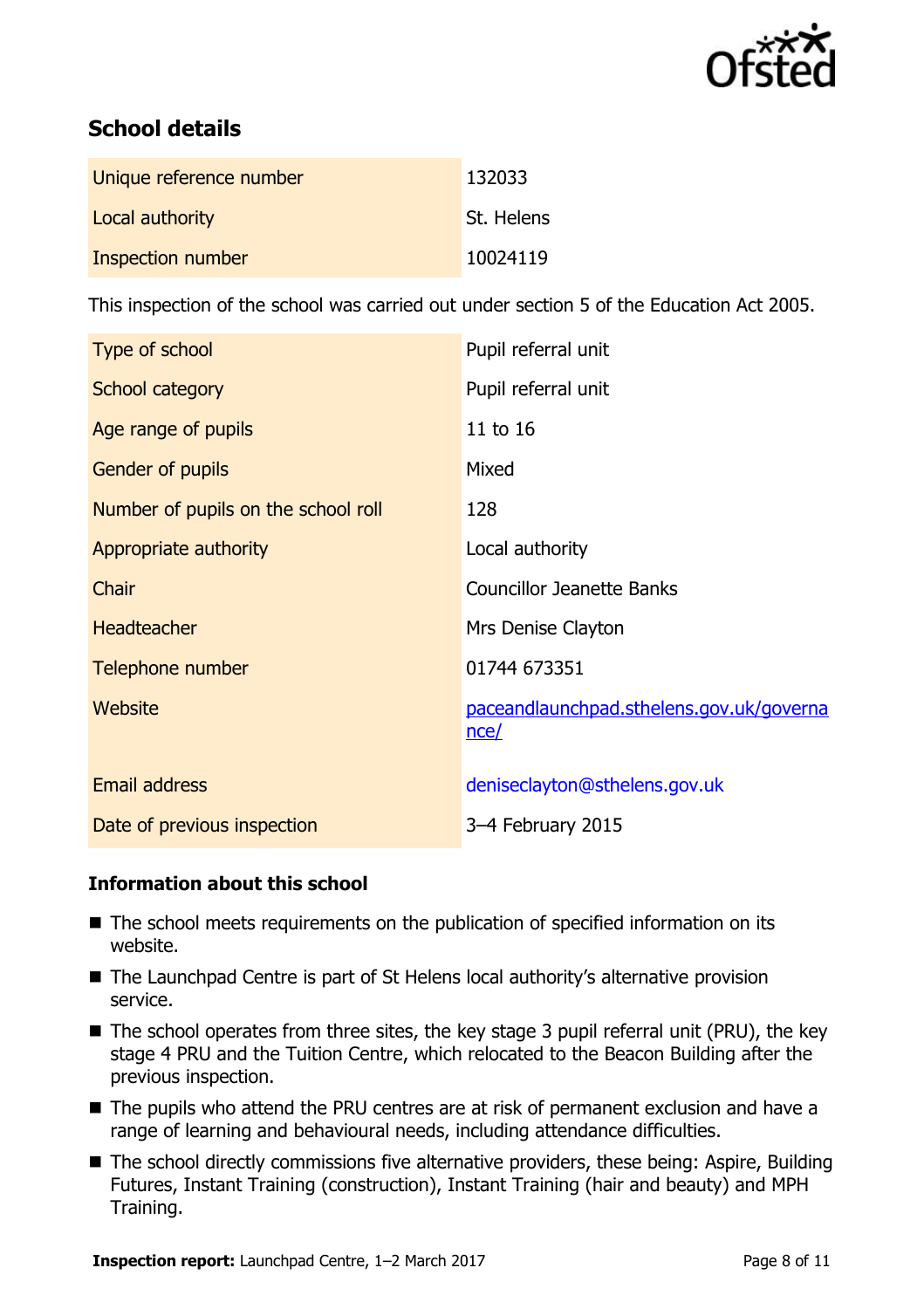

- The key stage 3 and 4 centres are linked with the local authority's nine secondary high schools. At key stage 3, pupils attend some or all of the time and are on the roll of the centre and that of their mainstream school. Many return to mainstream education following time at the centre.
- A number of key stage 4 pupils follow courses with alternative providers for some or all of the time.
- The vast majority of pupils are of White British heritage.
- Approximately half the pupils attending the Launchpad Centre are disadvantaged and in receipt of pupil premium funding.
- Some pupils are being assessed for education, health and care plans.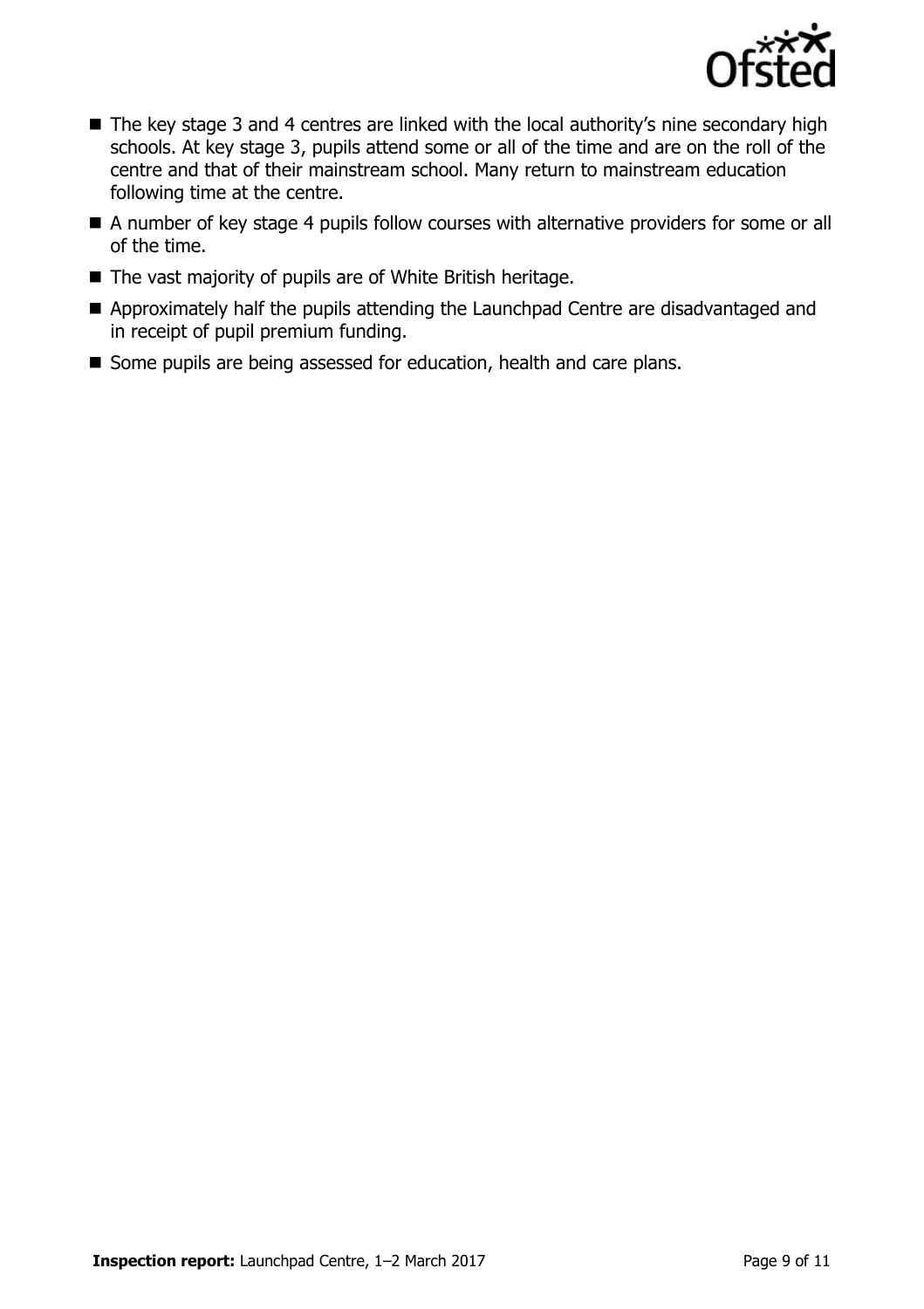

# **Information about this inspection**

- Inspectors visited most teachers and classes in each of the centres. They observed a range of different subjects and activities. An inspector visited two of the alternative providers.
- **Inspectors met informally with pupils to hear their views about the school; inspectors** listened to pupils read during one-to-one sessions or when in lessons.
- **Inspectors took account of a number of responses from pupils on the online** questionnaire survey for pupils. These were analysed to find their views about the school.
- Discussions were held with senior leaders, the chair and vice-chair of the management committee and a local authority officer. A telephone conversation was held with the school's improvement partner.
- There were insufficient responses to Parent View, the Ofsted online questionnaire for parents to record their views about the school, to obtain information. An inspector took account of parents' texts, cards sent into school and letters when considering parental views.
- Inspectors took account of a number of responses by staff to the online questionnaire.
- A range of documents was considered, including the school's and heads of centres' self-review documents; the school improvement plan; a number of school policies, including for the appraisal of staff; management committee reports; and recent external reports about the school. Information about pupils' learning, behaviour and attendance was looked at as well as their workbooks.

#### **Inspection team**

Jon Ashley, lead inspector **Department Constructs** Ofsted Inspector

**Michael Platt Michael Platt Ofsted Inspector**